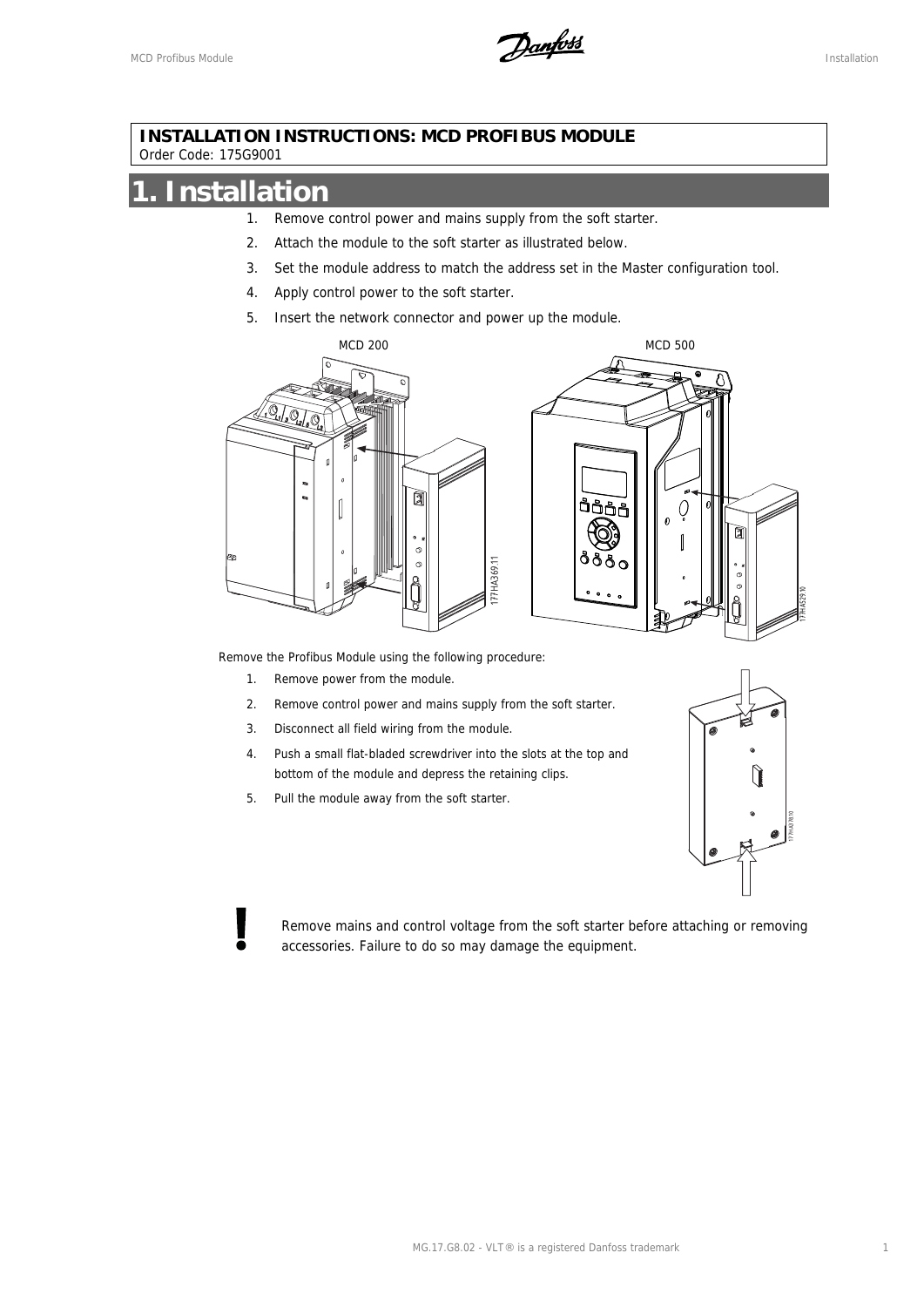Configuration MCD Profibus Module

#### **2. Configuration**

Import the file "SSPM08A8.gsd" into your Master configuration tool. This file is available on the supplied CD or can be downloaded from the website www.danfoss.com/drives. The GSD file contains three operating modules – see *Data Structures* to select the appropriate module for your application.

If your Master uses on-screen icons, two graphic bitmap files are available from the CD or can be downloaded from the website www.danfoss.com/drives. SSPM\_N.bmp indicates normal mode. SSPM\_D.bmp indicates diagnostic mode.



The Profibus Module has a slave address range of 0 to 99.

If the Profibus network fails, the module will leave data exchange mode after the network watchdog timeout period has expired. This timeout period is set at the Master configuration tool.

A Communication Timeout parameter in the GSD file sets how soon after this event the soft starter will be forced into a trip state.

The user can adjust the Communication Timeout parameter in the GSD file to any setting between 0 and 100 seconds. The default setting is 10 seconds.



#### **N.B.!:**

If the Communication Timeout parameter is set to 0, the current state of the soft starter will remain unchanged on a network failure. This gives the user the option of operating the soft starter via local control, but is NOT failsafe.

#### **3. Adjustment**

Before powering up the Profibus Module, set the two rotary switches so that the module address matches the address set in your Master configuration tool (the diagram shows the factory default setting for the rotary switches).

The module automatically detects the network data rate.



#### **4. Connection**

The module connects to the Profibus network via a standard 9 pin Sub-D connector.

The Profibus Module can be powered through the network cable or externally (24 VDC).

For the Profibus Module to accept serial commands, a link must be fitted across terminals A1-N2 on MCD 200 Series starters.

In order for the MCD 500 to accept commands from the serial network, the soft starter must be in Auto On mode and links must be fitted to terminals 17 and 25 to 18.

In Hand On mode, the starter will not accept commands from the serial network but the starter's status can still be monitored.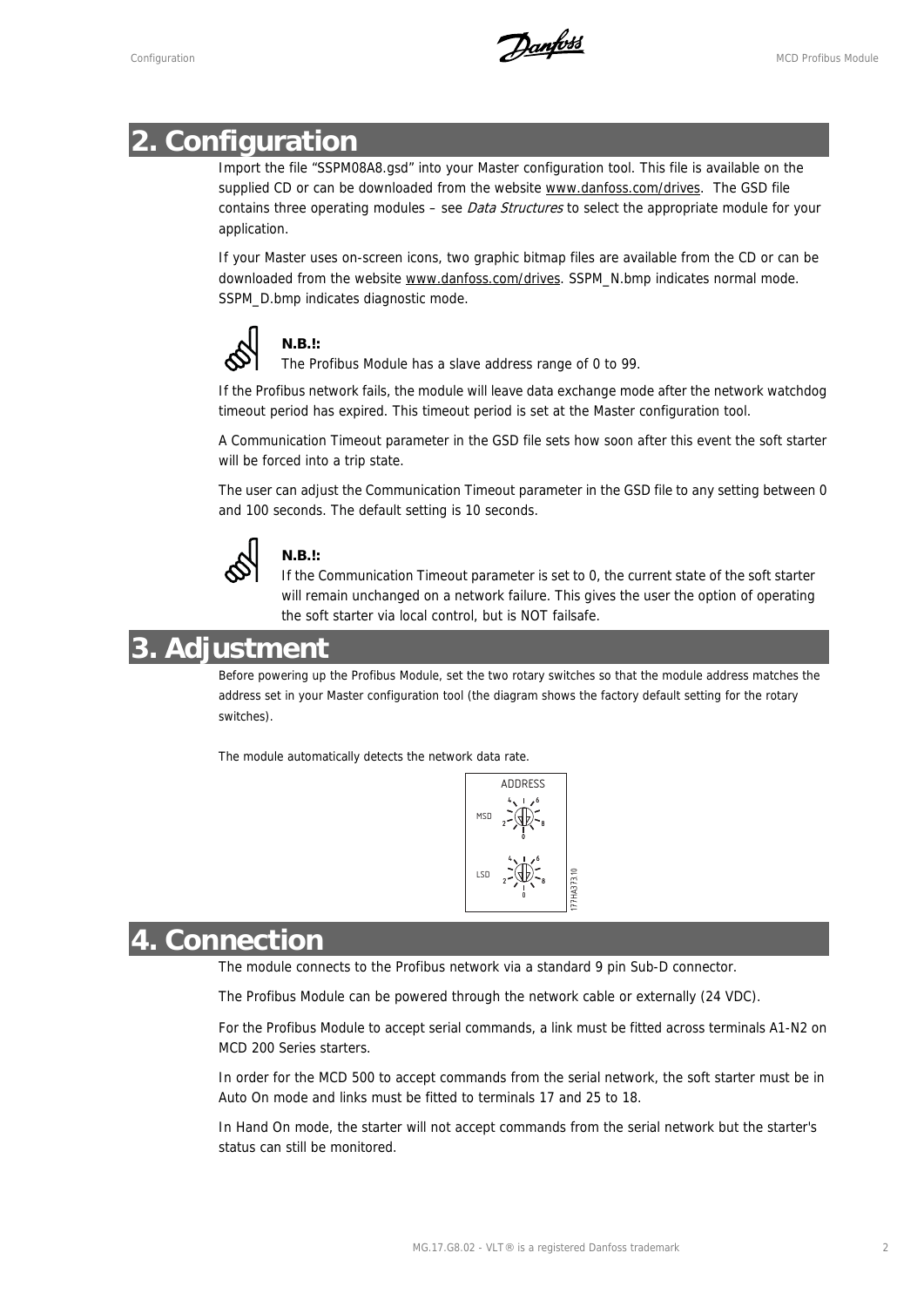

#### **5. LEDs**



|                |                    | <b>OFF</b>             | ON                     |
|----------------|--------------------|------------------------|------------------------|
|                | Power status (Red) | Module not powered     | Module powered up      |
|                |                    | up                     | and ready to go online |
| $\overline{2}$ | Bus status (Green) | No connection, offline | Module online and in   |
|                |                    | or data exchange       | data exchange state    |
|                |                    | failure                |                        |

#### **N.B.!:**

If communication fails between the module and the network, the Bus Status LED will go off. When communication is restored, the Bus Status LED will come back on.



#### **N.B.!:**

When a communications failure occurs, the soft starter may trip if the Communication Timeout parameter for the network is set greater than zero. When communication is restored, the soft starter must be reset.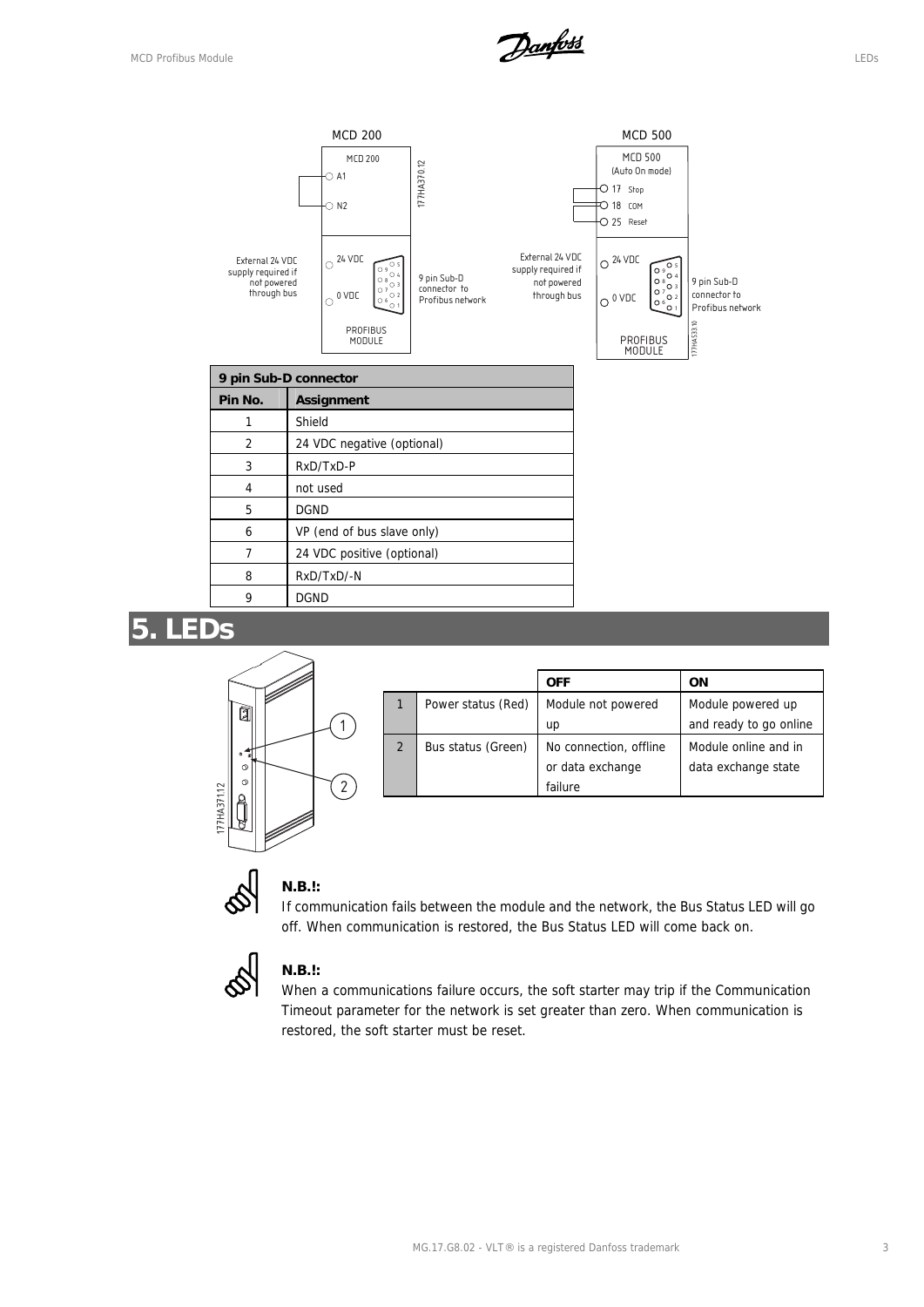### **6. Data Structures**

The GSD file contains three operating modules, supporting data I/O structures as follows:

| Data Structure           | <b>Basic Module</b> | <b>Extended Module</b> | Parameter Upload/<br><b>Download Module</b> |  |
|--------------------------|---------------------|------------------------|---------------------------------------------|--|
| Soft Starter Control I/O |                     |                        |                                             |  |
| Soft Starter Monitoring  |                     |                        |                                             |  |
| 1/O                      | ×                   |                        |                                             |  |
| Soft Starter             |                     |                        |                                             |  |
| Programming I/O          |                     | ×                      |                                             |  |

The Basic Module allows the user to start and stop the soft starter and read limited information on operating status.

The Extended Module defines additional bytes allowing the user to read soft starter operating data such as actual motor current and motor temperature.

The Parameter Upload/Download Module allows the user to read and write soft starter parameter values (only applicable to MCD 500 soft starters).

### **7. Soft Starter Control I/O Data Structure**

Master > Slave control word is structured as follows:

| Byte 0   |          |          |            |                        |          |          |          |
|----------|----------|----------|------------|------------------------|----------|----------|----------|
| Bit 7    | Bit 6    | Bit 5    | Bit 4      | Bit 3                  | Bit 2    | Bit 1    | Bit 0    |
| Reserved | Reserved | Reserved | Quick stop | Motor set <sup>1</sup> |          | Reserved | Reserved |
| Byte 1   |          |          |            |                        |          |          |          |
| Bit 7    | Bit 6    | Bit 5    | Bit 4      | Bit 3                  | Bit 2    | Bit 1    | Bit 0    |
| Reserved | Reserved | Reserved | Reserved   | Reset                  | Reserved | Reserved | Fwd run  |

 $1$  Ensure that the programmable input is not set to Motor Set Select before using this function.

Quick stop and Motor set function as follow:

#### **7.1. Quick stop bit**

When Fwd run bit changes from 1 to 0:

- $0 = stop$  action will be a soft stop (as selected on the soft starter).
- $1 = stop$  action will be a quick stop (i.e. coast to stop).



#### **N.B.!:**

The Quick stop bit must be set to 0 before the soft starter can perform a start.

### **7.2. Motor set bits (MCD 500 only)**

Selects which parameter set to use when starting:

- $0 =$  selected from soft starter remote input
- $1 =$  soft starter primary motor set
- 2 = soft starter secondary motor set
- $3 =$  reserved

Slave > Master status word is structured as follows:

| Byte 0   |             |          |                                    |                      |       |       |       |  |
|----------|-------------|----------|------------------------------------|----------------------|-------|-------|-------|--|
| Bit 7    | Bit 6       | Bit 5    | Bit 4                              | Bit 3                | Bit 2 | Bit 1 | Bit 0 |  |
| Ramping  | Hand On $2$ |          | Motor current (% FLC) <sup>1</sup> |                      |       |       |       |  |
| Byte 1   |             |          |                                    |                      |       |       |       |  |
| Bit 7    | Bit 6       | Bit 5    | Bit 4                              | Bit 3                | Bit 2 | Bit 1 | Bit 0 |  |
| Reserved | Reserved    | Reserved | Reserved                           | Warning <sup>2</sup> | Fault | On    | Ready |  |

MG.17.G8.02 - VLT® is a registered Danfoss trademark 4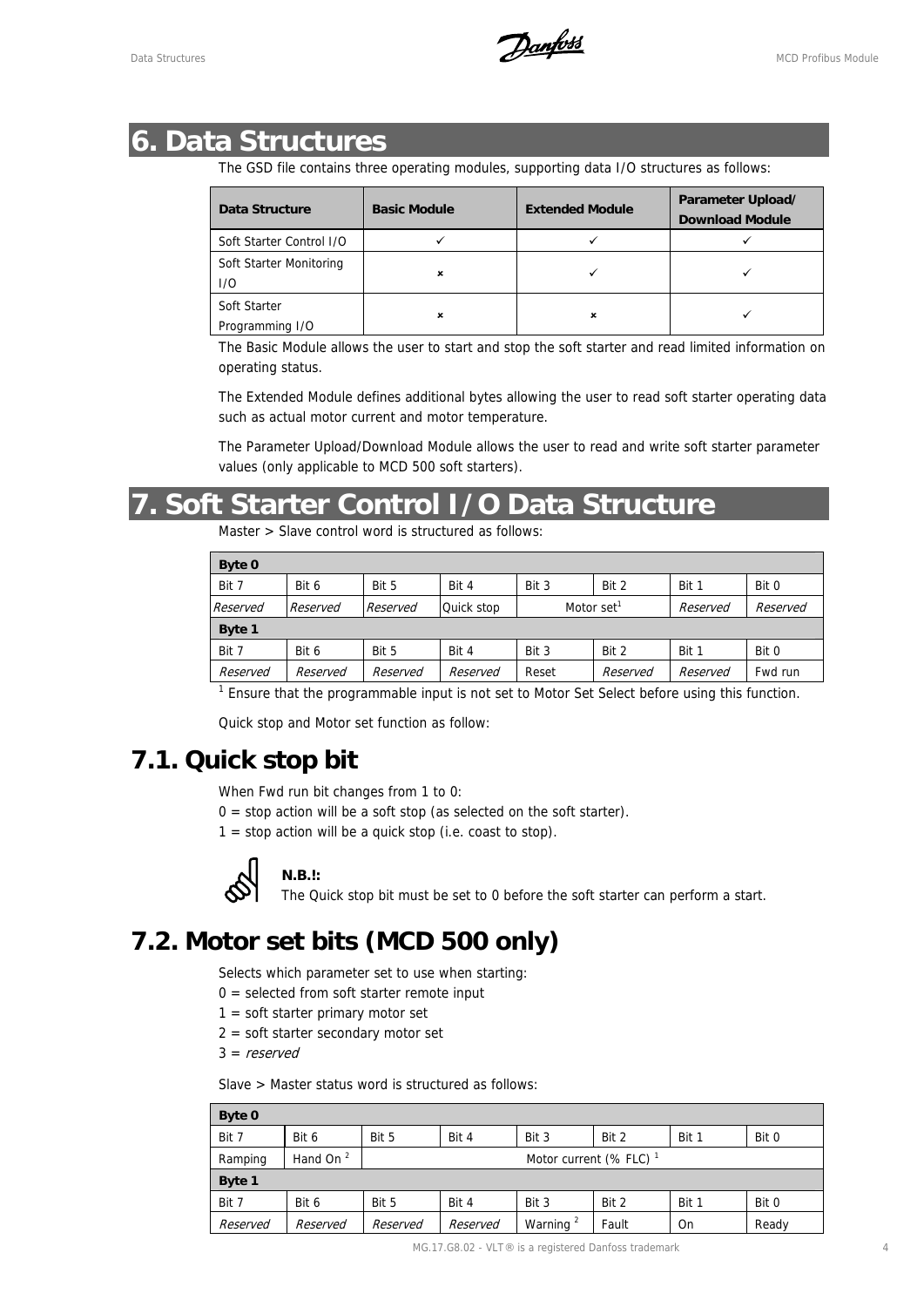MCD Profibus Module **Soft Starter Control I**/O Data Structure

<sup>1</sup> Motor current (% FLC) represents current as a percentage of the set motor FLC (only available on MCD 202 and MCD 500 soft starters). A maximum value of 63 represents 200% FLC. To convert this value to a readable percentage, divide by 0.315. For MCD 500 models MCD5-0068B and smaller this value will be 10 times greater than the value displayed on the LCP. <sup>2</sup> Only available on MCD 500 soft starters.

**Ready** is set when the soft starter is ready to start the motor.

**On** is set when the soft starter is starting, running or soft stopping the motor.

**Warning** is set when the soft starter detects a warning condition.

**Fault** is set when the soft starter has tripped.

Ramping is set when the soft starter is starting or soft stopping the motor. **Hand On** is set when the soft starter is set to Hand On mode.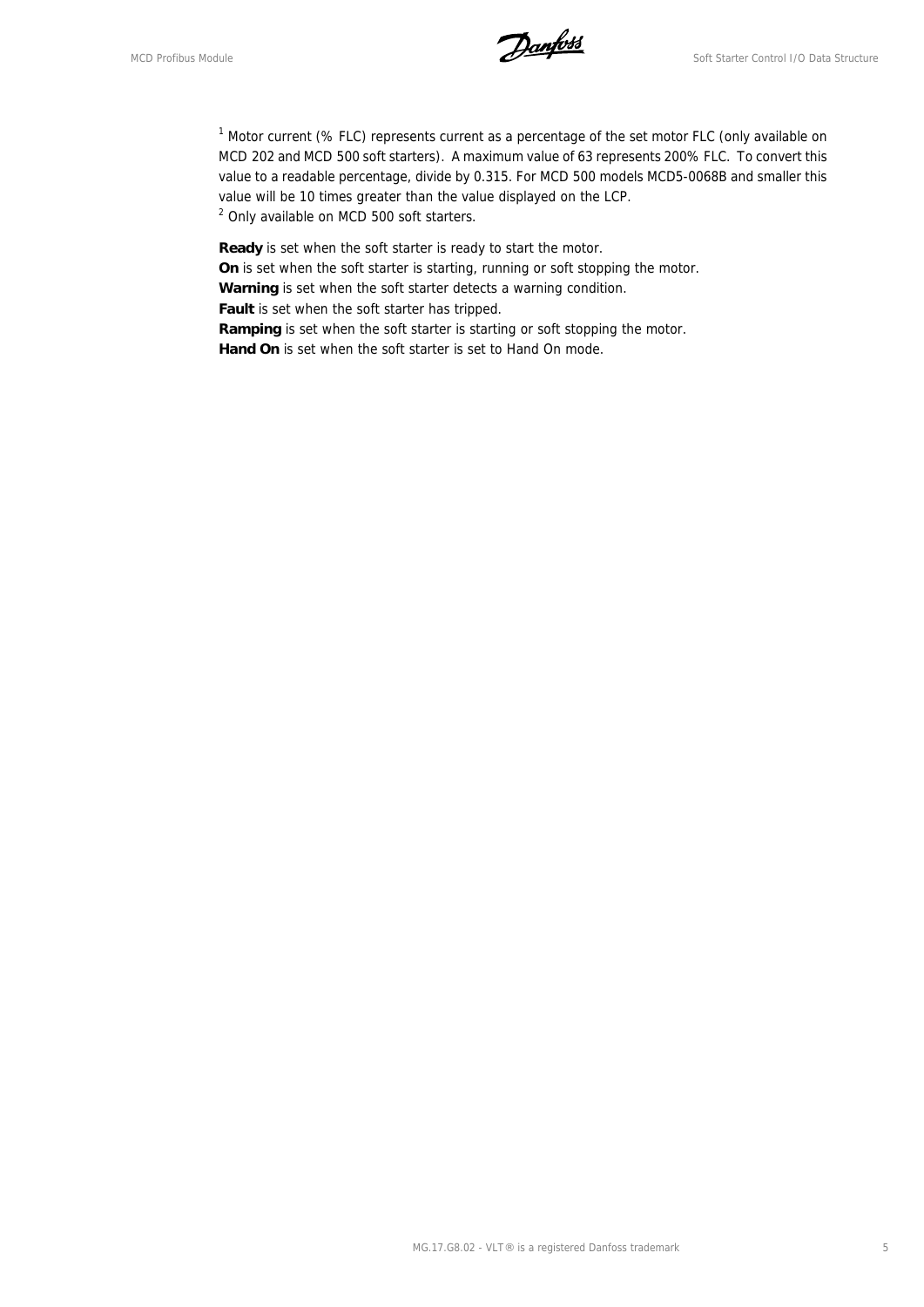Soft Starter Monitoring I/O Data Structure **Municipal Control of Automobile Control of Automobile McD** Profibus Module

### **8. Soft Starter Monitoring I/O Data Structure**

Master > Slave output byte is structured as follows:

**Byte 2** 

Operating data request (Data request numbers 1 to 14)

Slave > Master input bytes, in response to an operating data request, are structured as follows:

| Byte 2                   |                                           |  |  |  |  |  |
|--------------------------|-------------------------------------------|--|--|--|--|--|
| Echo data request number |                                           |  |  |  |  |  |
| Byte 3                   |                                           |  |  |  |  |  |
| Bits 7 to 1 Reserved     | Bit $0 = 1$ : Invalid data request number |  |  |  |  |  |
| Byte 4                   |                                           |  |  |  |  |  |
| Data value - high byte   |                                           |  |  |  |  |  |
| Byte 5                   |                                           |  |  |  |  |  |
| Data value - low byte    |                                           |  |  |  |  |  |

#### **N.B.!:**

An invalid data request number will result in the Invalid data request number bit being  $set = 1$ .

Data values are defined as follows:

| Data            | Data Value High Byte            | Data Value Low Byte                 |  |  |  |
|-----------------|---------------------------------|-------------------------------------|--|--|--|
| <b>Request</b>  |                                 |                                     |  |  |  |
| <b>Number</b>   |                                 |                                     |  |  |  |
| 0               | Reserved                        | Reserved                            |  |  |  |
| 1               | Soft starter product type code: | Version number (soft starter serial |  |  |  |
|                 | $4 = MCD 200$                   | communications software)            |  |  |  |
|                 | $7 = MCD 500$                   |                                     |  |  |  |
| $\overline{2}$  | Trip/Warning code               | Soft starter status                 |  |  |  |
| 3 <sup>1</sup>  | Average current (high byte)     | Average current (low byte)          |  |  |  |
| 4               | Reserved                        | Motor temperature <sup>2</sup>      |  |  |  |
| 5 <sup>3</sup>  | Reserved                        | Percentage power factor             |  |  |  |
| 6 <sup>3</sup>  |                                 | Power (kW)                          |  |  |  |
| 7 <sup>3</sup>  | Power (kVA)                     |                                     |  |  |  |
| 8 <sup>3</sup>  | Average voltage                 |                                     |  |  |  |
| 9 <sup>3</sup>  | L1 current                      |                                     |  |  |  |
| 10 <sup>3</sup> | L <sub>2</sub> current          |                                     |  |  |  |
| 11 <sup>3</sup> | L <sub>3</sub> current          |                                     |  |  |  |
| $12 - 14$       |                                 | Reserved                            |  |  |  |

 $1$  MCD 201 open loop soft starter models will read back average current as "2222" and motor temperature as "111" decimal. For MCD 500 models MCD5-0068B and smaller this value will be 10 times greater than the value displayed on the LCP.

 $2$  Motor temperature is calculated using the soft starter thermal modelling. Only available on MCD 202 and MCD 500 soft starters.

<sup>3</sup> Only available on MCD 500 soft starters.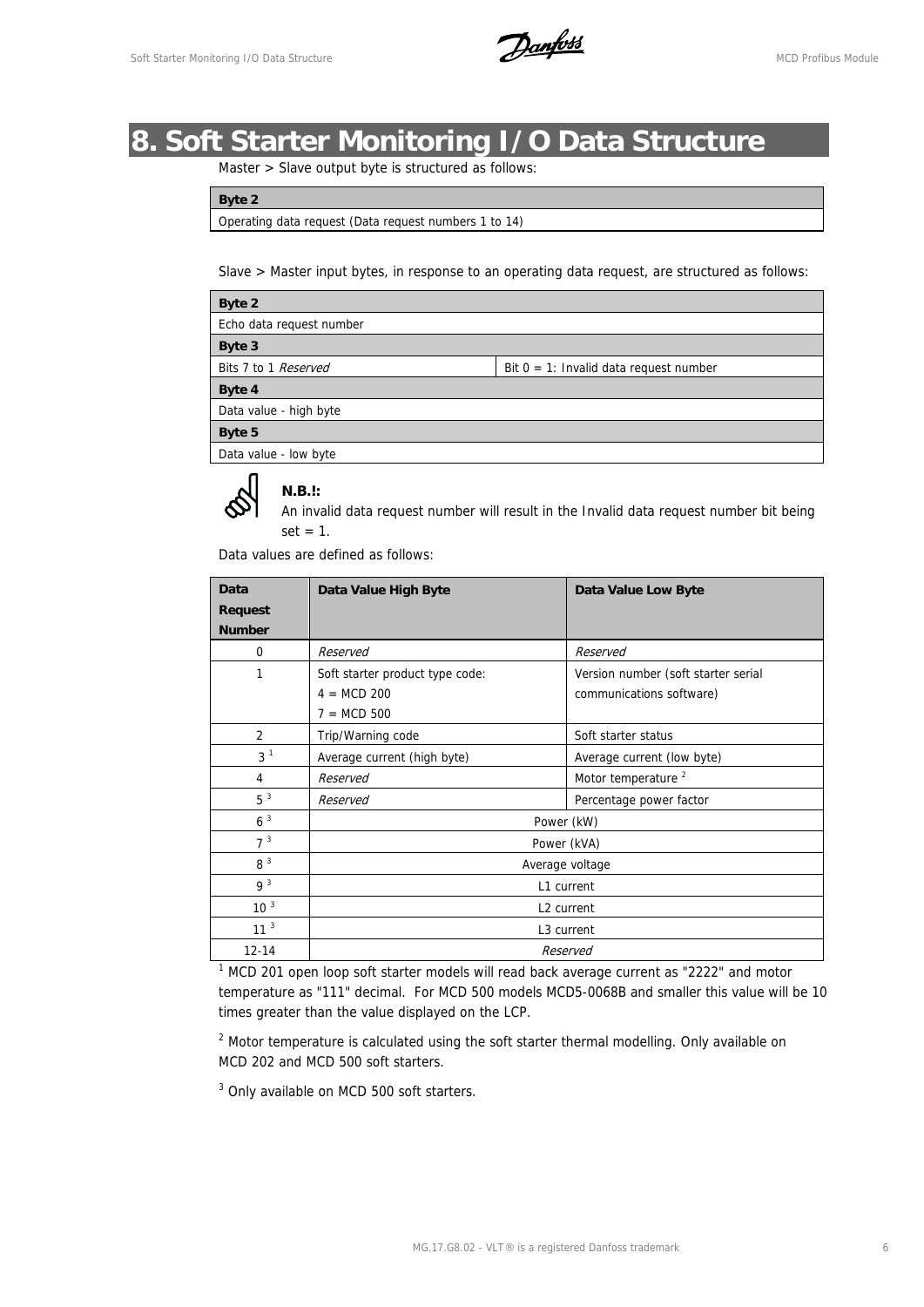#### **8.1. Power Data**

Input bytes for data request numbers 6 and 7 are defined as follows:

|                  | Bit 7              | Bit 6 | Bit 5          | Bit 4 | Bit 3             | Bit 2 | Bit 1 | Bit 0 |
|------------------|--------------------|-------|----------------|-------|-------------------|-------|-------|-------|
| <b>High Byte</b> | Power scale factor |       |                |       | Power high nibble |       |       |       |
| Low Byte         |                    |       | Power low byte |       |                   |       |       |       |

Powerscale functions as follows:

 $0 =$  multiply Power by 10 to get W

- 1 = multiply Power by 100 to get W
- $2 =$  Power is represented in kW
- 3 = multiply Power by 10 to get kW



#### **N.B.!:**

Data request numbers 5 to 11 are only valid for MCD 500 soft starters. MCD 200 soft starters will return zero values.

#### **8.2. Soft Starter Status**

The low byte data value of data request number 2 reports soft starter status.

Bits 0 to 3 function as follows:

| Value (decimal) | <b>Soft Starter Status</b>                                    |  |  |  |
|-----------------|---------------------------------------------------------------|--|--|--|
| Bits 0 to 3     |                                                               |  |  |  |
| 0               | Unknown (communication error between module and soft starter) |  |  |  |
|                 | Ready to start (waiting)                                      |  |  |  |
| $\overline{2}$  | Starting (soft starting)                                      |  |  |  |
| 3               | Running (running – full voltage at the motor)                 |  |  |  |
| 4               | Stopping (soft stopping)                                      |  |  |  |
| 5               | Not ready (restart or thermal delay and Run simulation)       |  |  |  |
| 6               | Fault (tripped)                                               |  |  |  |
| 7 <sup>1</sup>  | Menu or Alarm Log open                                        |  |  |  |
| 8 <sup>1</sup>  | Jog Forward (slow speed)                                      |  |  |  |
| 9 <sup>1</sup>  | Jog Reverse (slow speed)                                      |  |  |  |
|                 |                                                               |  |  |  |

<sup>1</sup> Only available on MCD 500 soft starters.

Bits 4 to 7 function as follows:

| <b>Bit Number</b> | <b>Function</b>                                                       |
|-------------------|-----------------------------------------------------------------------|
| Bit 4             | Set if positive phase sequence detected (Bit 6 must $= 1$ )           |
| Bit 5             | Set if average current exceeds Motor FLC setting                      |
| Bit 6             | Set after first start once phase sequence has been confirmed          |
| Rit 7             | Set if a communication failure occurs between module and soft starter |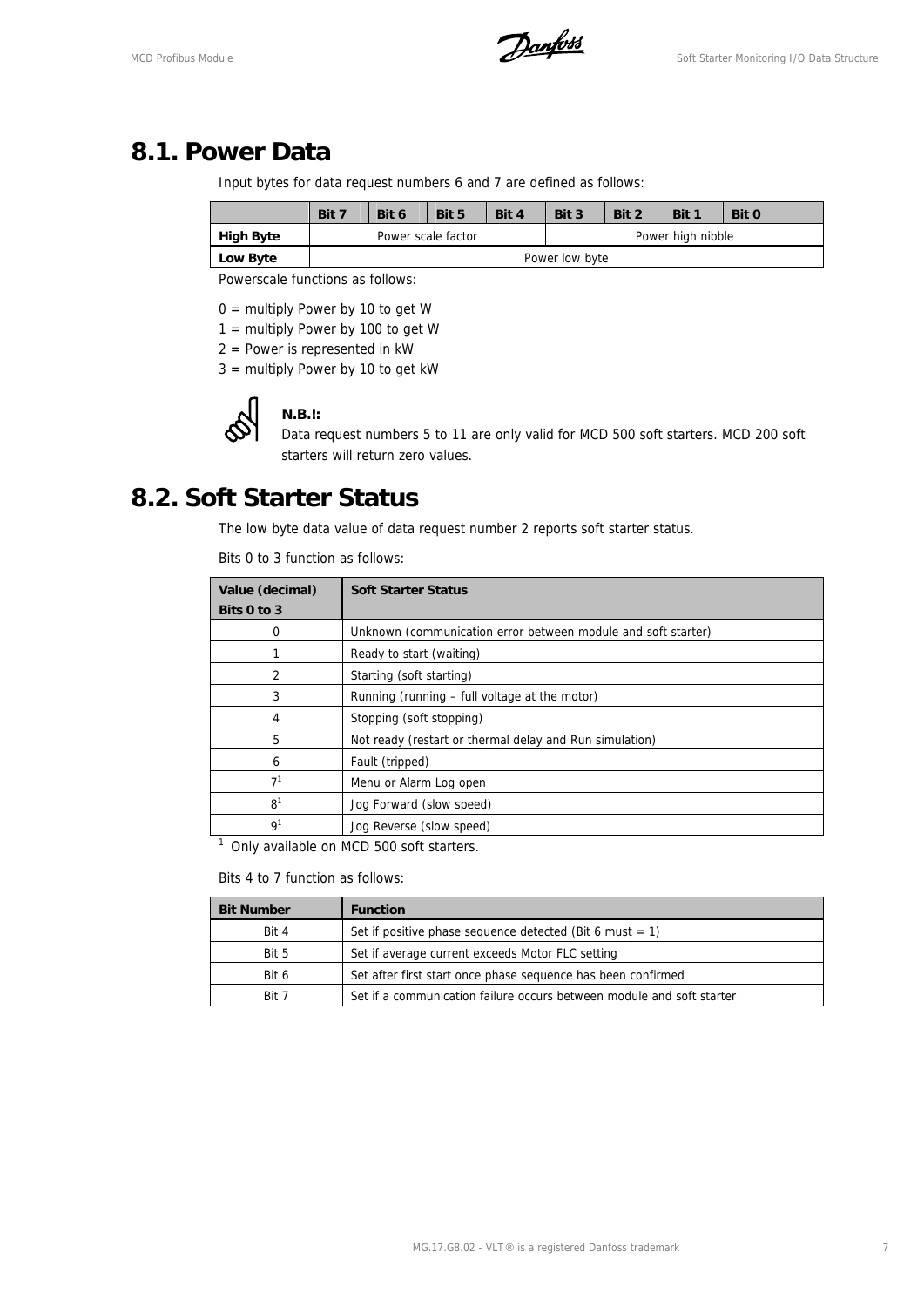Soft Starter Monitoring I/O Data Structure **Manufost** MCD Profibus Module

## **8.3. Trip/Warning Codes**

The high byte data value of data request number 2 reports the soft starter trip or warning code. Details are as follows:

| <b>Trip Code</b> | <b>Trip Type</b>                                              | <b>MCD 201</b> | <b>MCD 202</b> | <b>MCD 500</b> |
|------------------|---------------------------------------------------------------|----------------|----------------|----------------|
| 1                | <b>Excess start time</b>                                      |                | п              | H              |
| $\overline{2}$   | Motor overload (thermal model)                                |                | ■              | Ш              |
| $\mathbf{3}$     | Motor thermistor                                              |                | $\blacksquare$ | П              |
| $\overline{4}$   | Current imbalance                                             |                | П              | П              |
| 5                | Frequency (Mains supply)                                      | $\blacksquare$ | П              | П              |
| 6                | Phase sequence                                                |                | П              | П              |
| $\overline{7}$   | Instantaneous overcurrent                                     |                |                | ш              |
| 8                | Power loss (Power Circuit)                                    | п              | п              | П              |
| 9                | Undercurrent                                                  |                |                | П              |
| 10               | Heatsink overtemperature                                      |                |                | П              |
| 11               | Motor connection                                              |                |                | П              |
| 12               | Input A trip                                                  |                |                | П              |
| 13               | FLC too high (FLC out of range)                               |                |                | П              |
| 14               | Unsupported option (not available in inside delta)            |                |                | П              |
| 15               | Starter communication (between module and soft                | П              | ш              | Ш              |
|                  | starter)                                                      |                |                |                |
| 16               | Network communication failure (between module and<br>network) | п              | п              |                |
| 17               | Internal fault                                                |                |                | П              |
| 23               | <b>EEPROM</b> fail                                            |                |                | ш              |
| 26               | L1 phase loss                                                 |                |                | П              |
| 27               | L2 phase loss                                                 |                |                | П              |
| 28               | L3 phase loss                                                 |                |                | П              |
| 29               | L1-T1 shorted                                                 |                |                | П              |
| 30               | L2-T2 shorted                                                 |                |                | П              |
| 31               | L3-T3 shorted                                                 |                |                | П              |
| 33               | Time overcurrent (Bypass overload)                            |                | П              | П              |
| 35               | Battery/Clock                                                 |                |                | П              |
| 36               | Thermistor circuit                                            |                |                | П              |
| 255              | No trip                                                       | П              | П              | П              |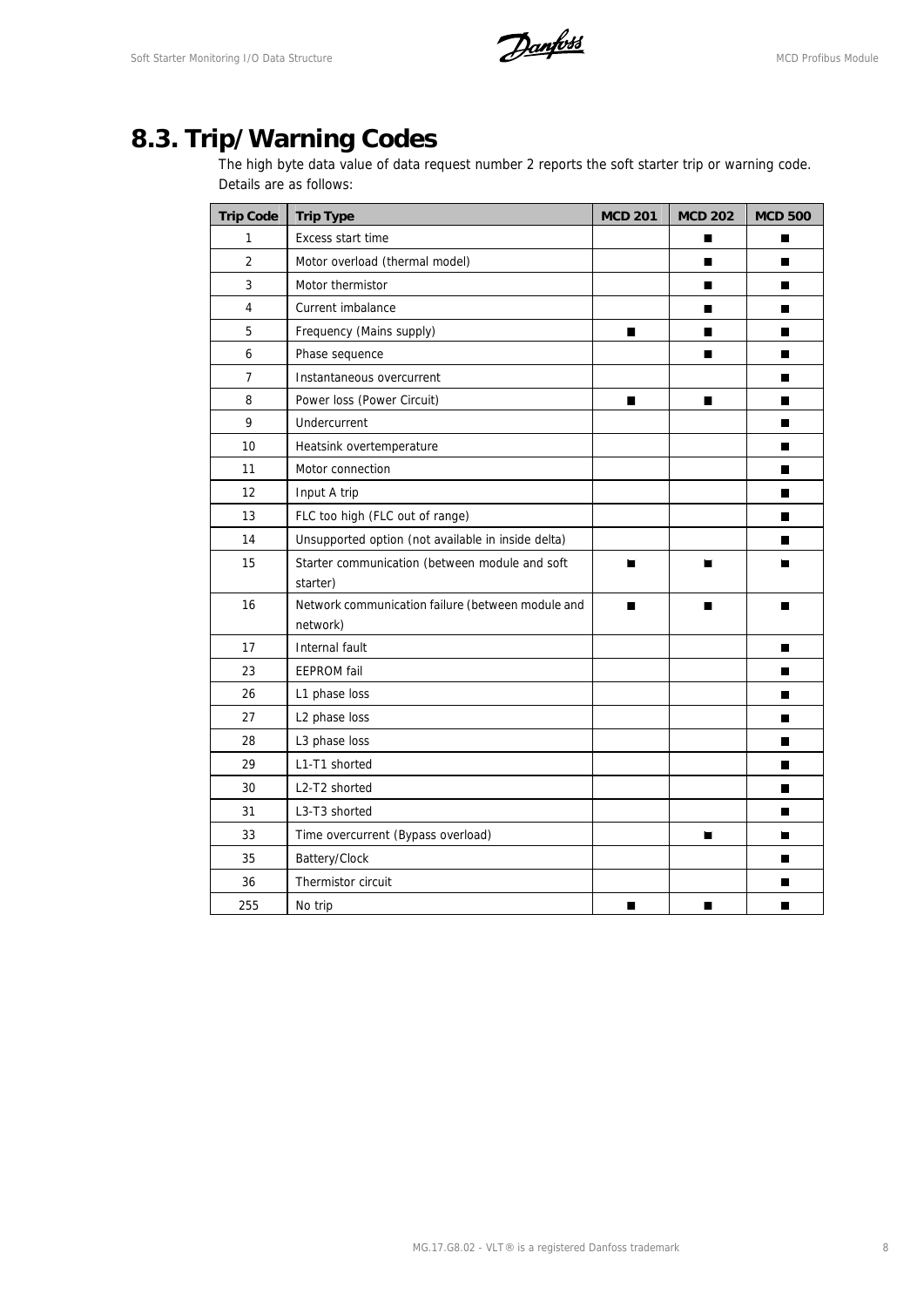MCD Profibus Module **Soft Starter Programming I/O Data Structure** 

#### **9. Soft Starter Programming I/O Data Structure**

The Soft Starter Programming I/O Data Structure allows the user to upload (read) and download (write) soft starter parameter values over the network.

|        | Bit 7                                                                         | Bit 6    | Bit 5    | Bit 4    | Bit 3    | Bit 2              | Bit 1             | Bit 0    |
|--------|-------------------------------------------------------------------------------|----------|----------|----------|----------|--------------------|-------------------|----------|
| Byte 3 | Parameter number to read/write                                                |          |          |          |          |                    |                   |          |
| Byte 4 | Reserved                                                                      | Reserved | Reserved | Reserved | Reserved | Write<br>parameter | Read<br>parameter | Reserved |
| Byte 5 | High byte parameter value to write to soft starter/ zero data values for read |          |          |          |          |                    |                   |          |
| Byte 6 | Low byte parameter value to write to soft starter/ zero data values for read  |          |          |          |          |                    |                   |          |

Slave > Master input bytes are structured as follows.

|        | Bit 7                                            | Bit 6    | Bit 5    | Bit 4 | Bit 3                     | Bit 2  | Bit 1     | Bit 0     |
|--------|--------------------------------------------------|----------|----------|-------|---------------------------|--------|-----------|-----------|
| Byte 6 | Echo parameter number                            |          |          |       |                           |        |           |           |
| Byte 7 |                                                  |          |          |       | Parameter access<br>level |        | Invalid   | Invalid   |
|        | Reserved                                         | Reserved | Reserved |       |                           |        | parameter | parameter |
|        |                                                  |          |          |       |                           | denied | value     | number    |
| Byte 8 | High byte parameter value read from soft starter |          |          |       |                           |        |           |           |
| Byte 9 | Low byte parameter value read from soft starter  |          |          |       |                           |        |           |           |

Parameter access level is defined as follows:

 $0 =$  Read only

- $1 =$  Operator (MCD 500 parameter groups 1 to 8)
- 2 = Supervisor (MCD 500 parameter groups 15 and 16)
- 3 = Commissioning (MCD 500 parameter group 20)



**N.B.!:**

This operating module only functions with MCD 500 soft starters.

The numbering of parameter options via serial communications differs slightly from the numbering displayed on the LCP. Numbering via the Profibus Module starts at 0, so for Par. 2-1 Phase Sequence, the options are 1~3 on the LCP but 0~2 via the module.

#### **10. Profibus Diagnostic Telegram and Flag**

The Profibus Module supports external diagnostics. The following telegram will be sent to the Master if the soft starter trips or if a parameter is changed at the soft starter.

| Diagnostic Telegram Data Structure |                                           |  |  |  |
|------------------------------------|-------------------------------------------|--|--|--|
| <b>Byte 0</b>                      | User diagnostic length (Always set $=$ 3) |  |  |  |
| <b>Byte 1</b>                      | Trip code                                 |  |  |  |
| Byte 2                             | Changed parameter number (MCD 500 only)   |  |  |  |

#### **10.1. Trip Code**

When the soft starter trips, a diagnostic flag is set at the Master and the trip code is reported in Byte 1. When the soft starter is reset, the diagnostic flag and trip code data are reset  $= 0$ , provided the trip condition does not still exist (see Soft Starter Monitoring I/O Data Structure for trip codes).

#### **10.2. Changed Parameter Number**

If a parameter is changed via the LCP, the affected parameter number is reported in Byte 2. When the Master reads or writes the changed parameter, Byte 2 is reset  $= 0$ .

A changed parameter number does not set a diagnostic flag.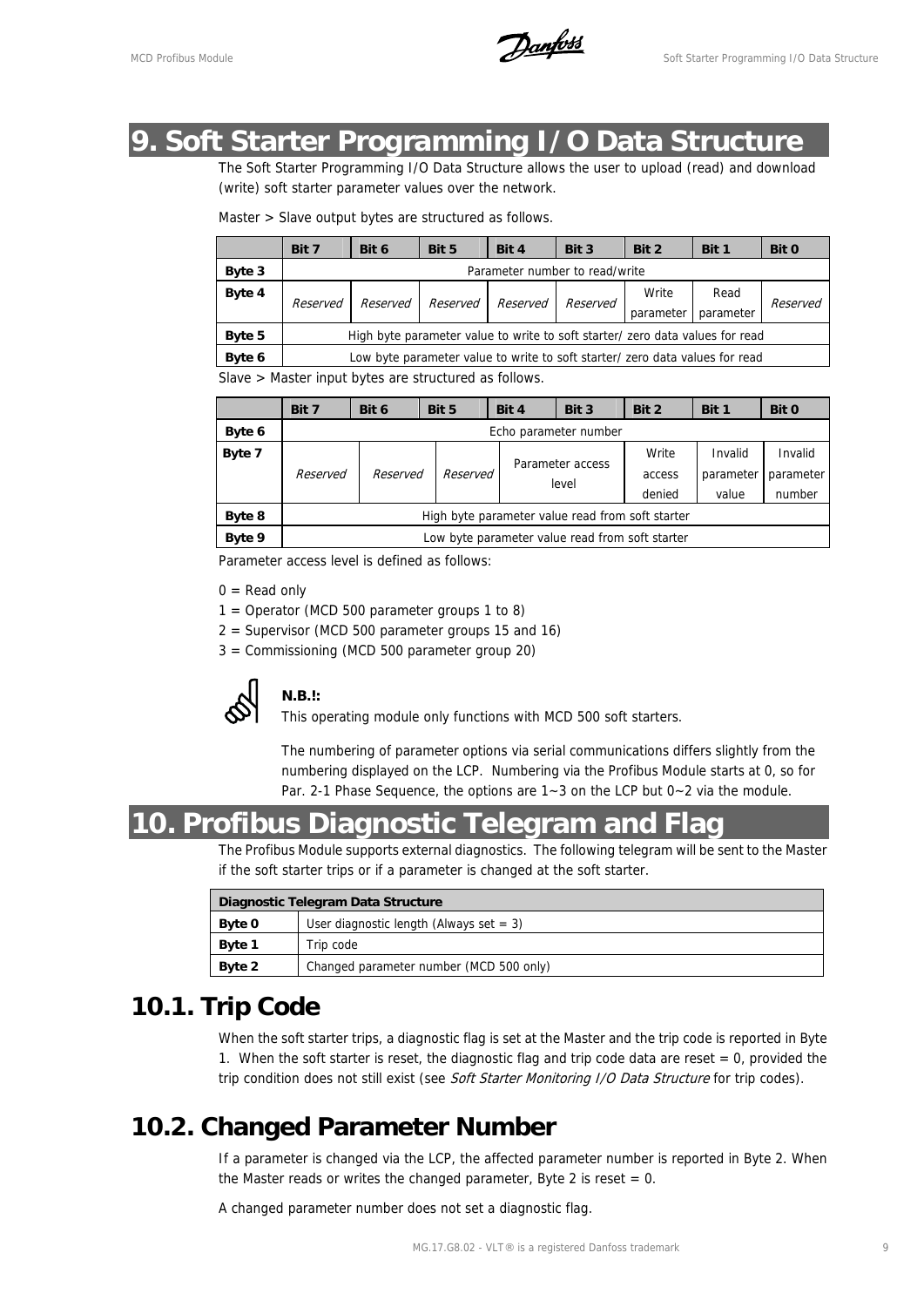Profibus Freeze Mode<br>MCD Profibus Module

### **11. Profibus Freeze Mode**

The Profibus Module supports Freeze Mode.

In Freeze Mode, inputs are only updated with new data from the soft starter when another Freeze action is carried out. An Un-Freeze action returns the Profibus Module to normal operation.

### **12. Profibus Sync Mode**

The Profibus Module supports Sync Mode.

In Sync Mode, commands to the soft starter are not processed until another Sync action is carried out. An Un-Sync action returns the Profibus Interface to normal operation.

#### **13. Profibus Clear Mode**

If the Master sends a global Clear command, the Profibus Module will send a Quick Stop command to the soft starter.